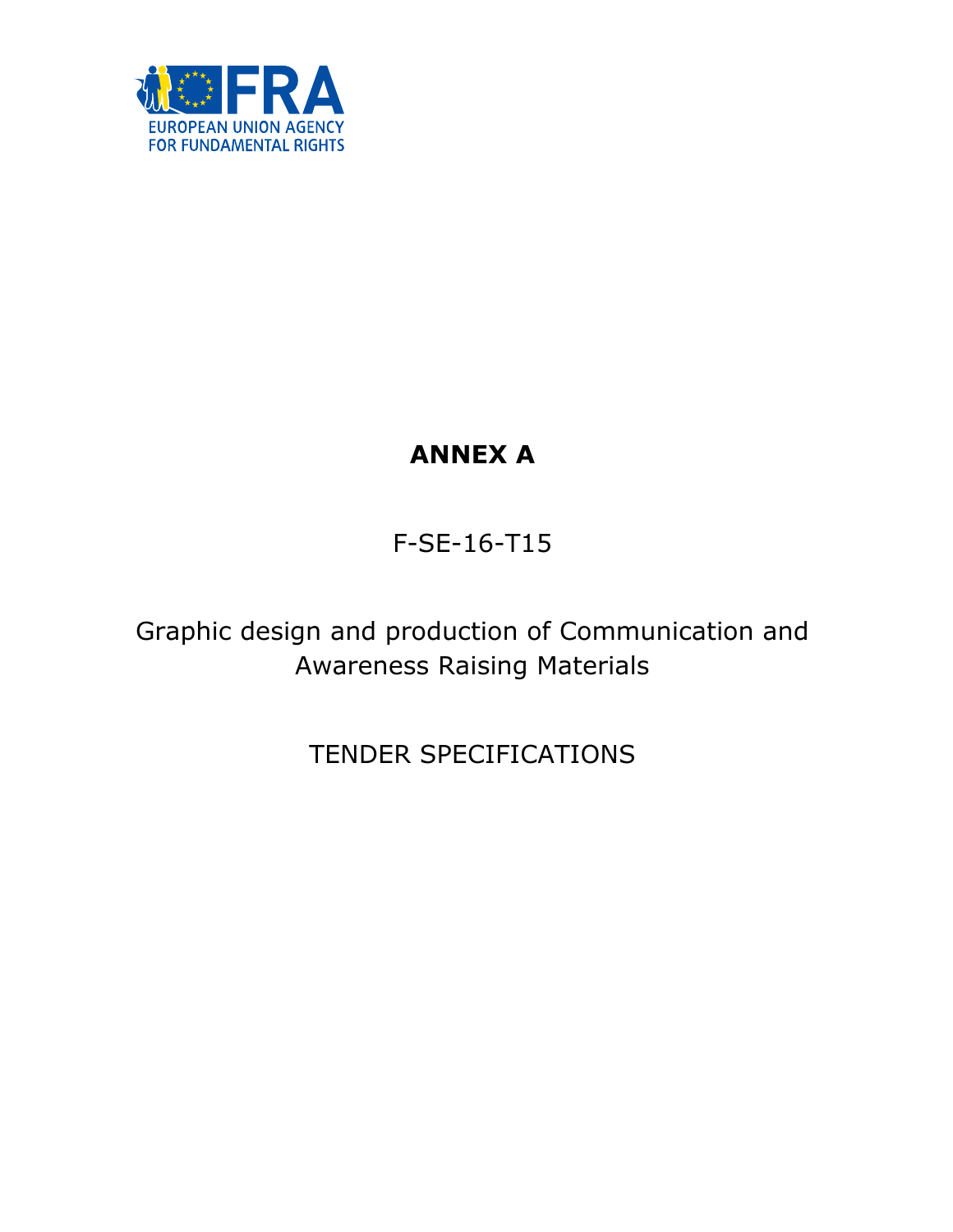

#### **1. Description of the tender**

The overall objective of the contract is to provide creative services assisting FRA in illustrating and promoting the complex outcome of its work (using printed materials, electronic means of communication, animated and interactive communication products as well as conference and awareness raising materials) and to assist FRA with all technical tasks related to the production and shipment of printed events and communication materials.

The contract notice for the present call for tenders was published on 11/01/2017 with reference number 2017/S 007-009598.

#### **2. Division into lots**

This tender is divided into two (2) Lots, as follows:

#### **Lot 1 - Graphic design**.

#### **Lot 2 - Production of communication and awareness raising materials**.

Tenderers can apply for one or for more lots. However, a separate tender must be submitted for each lot, and each tender must cover all the tasks in the lot to which it refers. Submission of a tender for only some of the tasks to be performed under the contract will lead to the rejection of the tender.

#### **3. Purpose of the tender**

The purpose of this invitation to tender is to award a Framework Services contract for the provision of Graphic design and production of Communication and Awareness Raising Materials.

The contracting authority intends to award a maximum of three (3) framework contracts, in cascading and descending order, for the provision of services as specified in Annex A.1 Technical Specifications, provided that there is a sufficient number of economic operators that satisfy the selection criteria or a sufficient number of admissible tenders which meet the award criteria.

The multiple framework contracts will take the form of contracts which are separate but concluded on identical terms with each of the successful tenderers.Framework contracts involve no direct commitment and, in particular, do not constitute orders per se. Instead, they lay down the legal, financial, technical and administrative provisions governing the relations between the contracting authority and the contractor during the period of its validity. Specific contracts or order forms will be issued throughout the validity of the framework contract. Such specific contracts or FUND orders will be attached to the framework contract. The draft framework contract (Annex B) specifies the basic conditions applicable to any assignment placed under its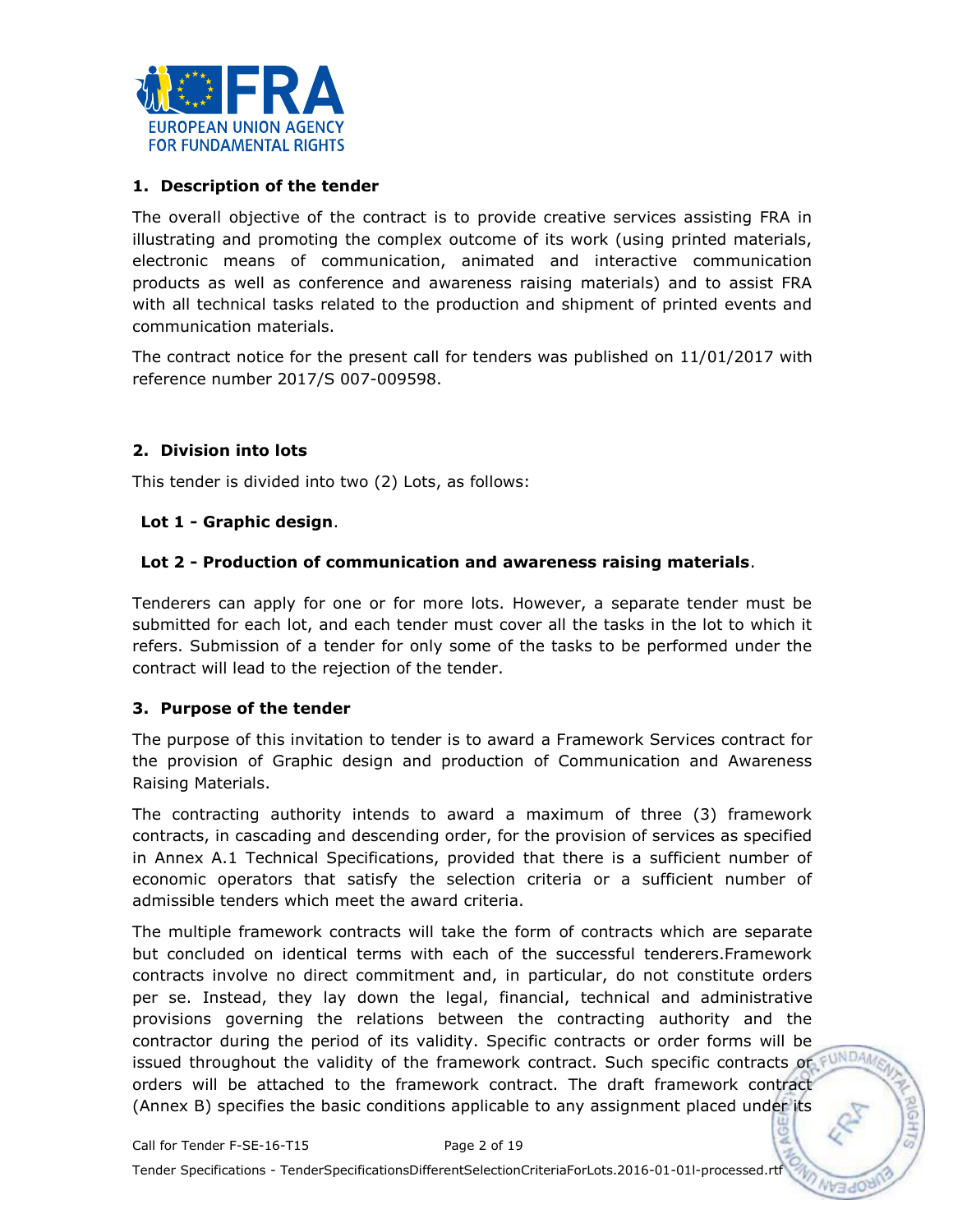

terms. Signature of a framework contract does not oblige the contracting authority to place an assignment. The framework contract does not preclude the contracting authority from assigning tasks in the areas set out above to the other contractors or from having these tasks carried out by contracting authority's staff.

#### **4. Place of delivery or performance**

The place of performance of the tasks shall be the contractor's premises or any other place indicated in Annex A.1 Technical specifications.

## **5. Duration**

The framework contract(s) resulting from the present call for tenders shall enter into force the date on which it is signed by the last contracting party.

The framework contract(s) will be concluded for a period of one  $(1)$  year with effect from the date of its entry into force. The framework contract will be renewed automatically three (3) times for one (1) year each, unless one of the parties receives *formal notification* to the contrary at least three months before the end of the ongoing duration. Renewal does not change or postpone any existing obligations.

#### **6. Volume**

The maximum contract amount has been estimated at 212.000,00 EUR excluding VAT. The contracting authority may exercise the option to increase the estimated contract amount at a later stage via negotiated procedure with the successful tenderer(s) in accordance with Article 134 (1) (e) and (f) of the Rules of Application of the Financial Regulation.

In particular, the volume per lot is as follows:

#### **Lot 1 - Graphic design**

The maximum contract amount for this lot has been estimated at 132.000,00 EUR excluding VAT.

#### **Lot 2 - Production of communication and awareness raising materials**

The maximum contract amount for this lot has been estimated at 80.000,00 EUR excluding VAT.

## **7. Contractual conditions**

The tenderer should bear in mind the provisions of the draft framework contract which specifies the rights and obligations of the contractor, particularly those on payments, performance of the contract, retention money guarantee, confidentiality, and checks and audits.

EUNDA/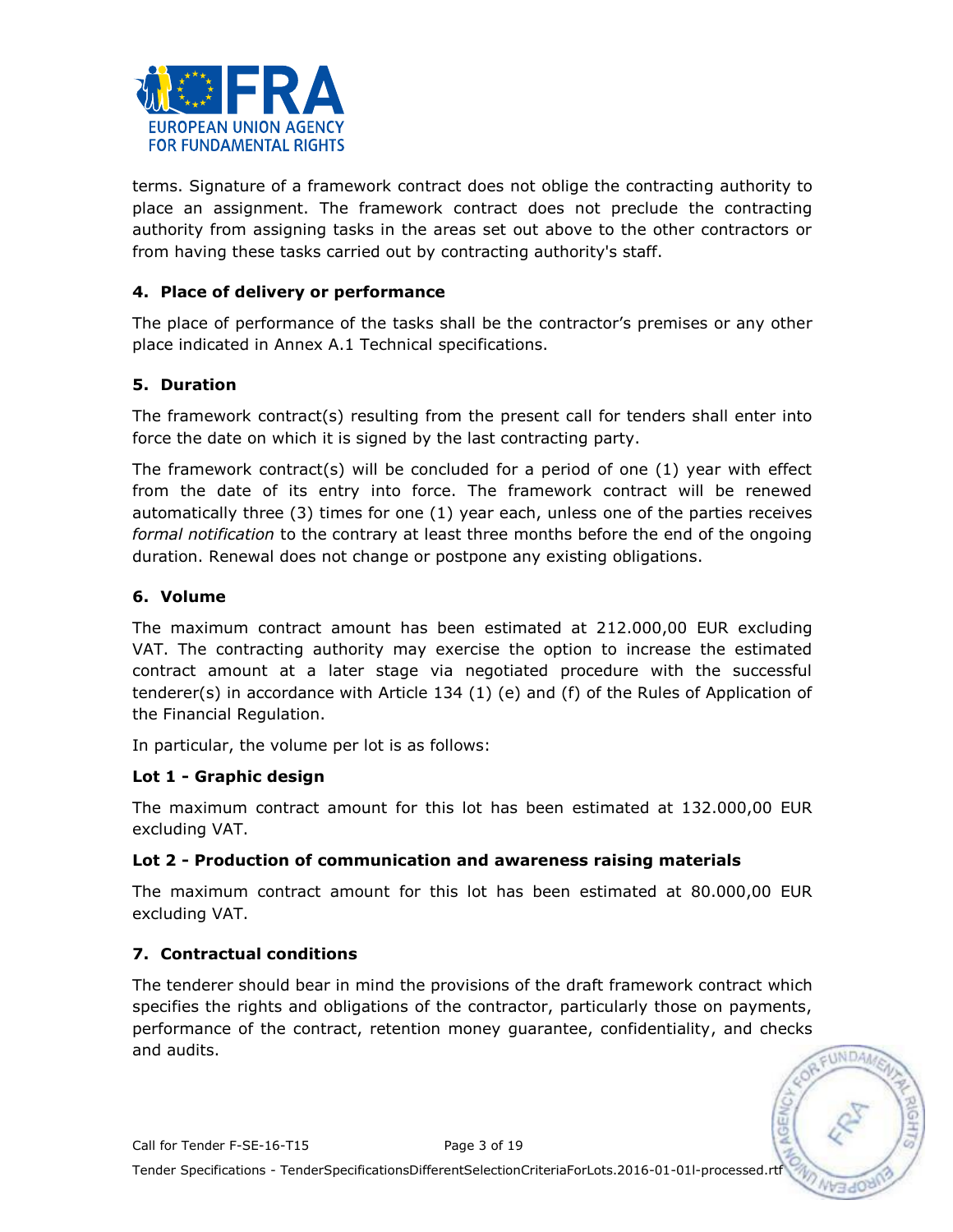

#### **8. Compliance with applicable law**

The tender must comply with applicable environmental, social and labour law obligations established by Union law, national legislation, collective agreements or the international environmental, social and labour conventions listed in Annex X to Directive  $2014/24$ /EU<sup>1</sup>.

## **9. Terms of payment**

The payment arrangements governing the contracts resulting from the present call for tenders are detailed in the relevant articles of Annex B – draft framework contract. Tenderers are strongly advised to carefully read those articles before submitting their tenders.

#### **10. Financial guarantees**

No financial guarantees are required.

#### **11. Participation in the tendering procedure**

Participation in this procurement procedure is open on equal terms to all natural and legal persons coming within the scope of the Treaties, as well as to international organisations.

It is also open to all natural and legal persons established in a third country which has a special agreement with the Union in the field of public procurement on the conditions laid down in that agreement<sup>2</sup>.

#### **12. Joint tenders**

A joint tender is a situation where a tender is submitted by a group of economic operators (natural or legal persons). Joint tenders may include subcontractors in addition to the members of the group. Changes in the composition of the consortium or group of companies must be expressly authorised by the contracting authority.

In case of joint tender, all members of the group assume joint and several liability towards the contracting authority for the performance of the contract as a whole, i.e. both financial and operational liability. Nevertheless, tenderers must designate one of the economic operators as a single point of contact (the leader) for the contracting authority for administrative and financial aspects as well as operational management of the contract.

**FUNDA** 

ω

ł

Tender Specifications - TenderSpecificationsDifferentSelectionCriteriaForLots.2016-01-01l-processed.rtf

<sup>1</sup> Directive 2014/24/EU of the European Parliament and of the Council of 26 February 2014 on public procurement and repealing Directive 2004/18/EC (OJ L 94, 28.3.2014, p. 65).

<sup>&</sup>lt;sup>2</sup> Please note that the European Union Agency for Fundamental Rights is not part of the Agreement on Government Procurement (GPA) concluded within the World Trade Organisation. Therefore, the Agency's procurement procedures are not open to tenderers from GPA countries.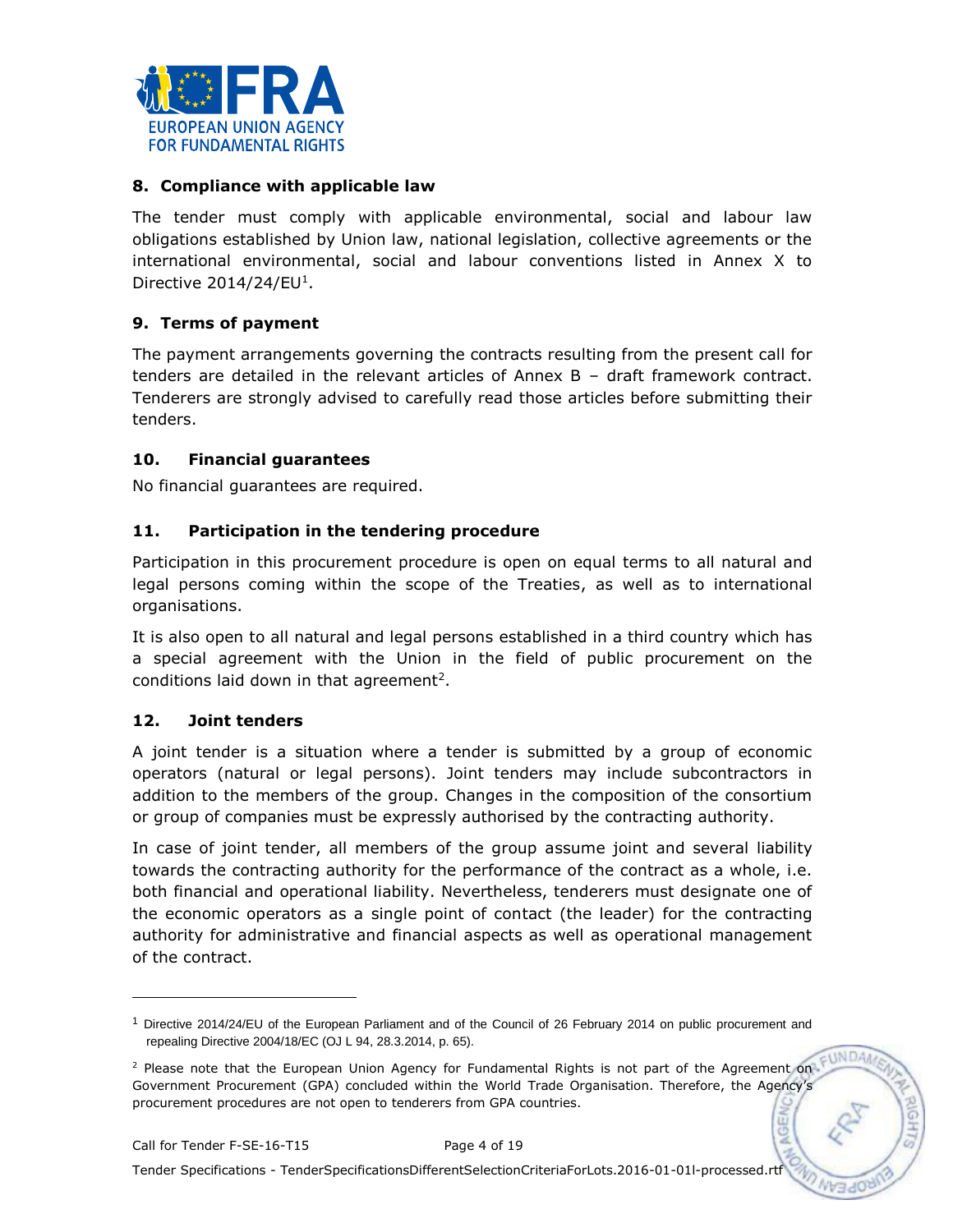

All members of the consortium or group of companies must provide a declaration on honour on exclusion and selection criteria duly dated and signed by an authorised representative.

After the award, the contracting authority will sign the contract either with all members of the group, or with the leader on behalf of all members of the group, authorised by the other members via powers of attorney.

Joint tenders will be assessed as follows as regards the exclusion and selection criteria:

- The exclusion criteria will be assessed in relation to each economic operator individually.
- The selection criteria for economic and financial capacity will be assessed in relation to each economic operator individually. However, economic and financial criteria that shall be achieved above a certain minimum threshold (as specified in the selection criteria mentioned below) will be assessed in relation to the consortium or group of companies as a whole.
- The selection criteria for technical and professional capacity will be assessed in relation to the consortium or group of companies as a whole.

#### **13. Subcontracting**

Subcontracting is permitted but the contractor will retain full liability towards the contracting authority for performance of the contract as a whole. During contract performance, the change of any subcontractor identified in the tender or additional subcontracting will be subject to prior written approval of the contracting authority.

Any intention to subcontract part of the contract must be clearly stated by the tenderer in Annex C. Tenderers must indicate the maximum percentage of the contract they intend to subcontract and the identity of those subcontractors they intend to work with.

For each subcontractor identified in the tender, tenderers must provide a Letter of Intent signed by the subcontractor stating their unambiguous undertaking to collaborate with the tenderer.

Offers involving subcontracting will be assessed as follows:

- The exclusion criteria of all identified subcontractors whose intended share of the contract is above 10% will be assessed. The declaration on honour on exclusion criteria and selection criteria included in Annex C, duly signed and dated, stating that the subcontractor is not in one of the exclusion situations, must be provided by each identified subcontractor.
- Where the tenderer relies on the economic, financial, technical and professional capacity of the identified subcontractor(s) to meet the selection criteria, subcontractors shall be treated as if they were partners in a consortium or a group

**UNDA** 

Tender Specifications - TenderSpecificationsDifferentSelectionCriteriaForLots.2016-01-01l-processed.rtf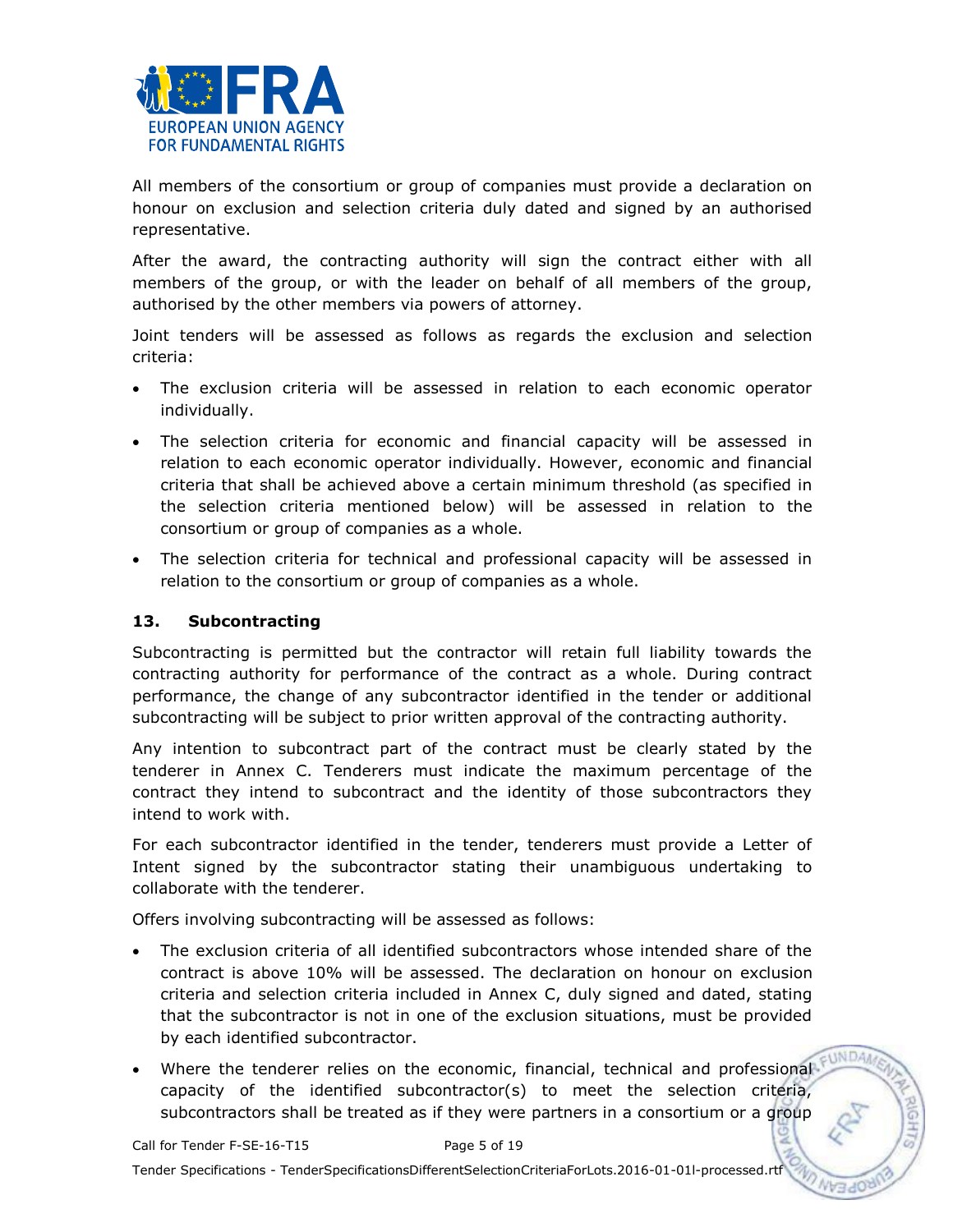

of companies for the purposes of the evaluation of the selection criteria, and therefore, they shall provide proof of economic, financial, technical and professional capacity as well.

 Subcontractor(s) should select the 'N/A' option in their individual declaration when the tenderer does not rely on their economic, financial, technical and professional capacity.

Tenderers must inform the subcontractor(s) and include in their Letter of Intent that the provisions referring to checks and audits included in the Draft Contract (Annex B) may be applied to them.

Once the contract has been signed, the provisions regarding subcontracting included in the draft contract will apply. The contracting authority retains the right to approve or reject the proposed subcontractors.

If the tender includes subcontracting, it is recommended that contractual arrangements with subcontractors include mediation as a method of dispute resolution.

# **14. Visits to premises**

A visit to the premises is not foreseen.

# **15. Date and place of opening of the tenders**

Tenders will be opened at 10:30 hrs on **15/03/2017** at the contracting authority's address. An authorised representative of each tenderer may attend the opening of the bids. Companies wishing to attend are requested to notify their intention by sending a fax or e-mail at least three (3) working days in advance to the fax or e-mail. This notification must be signed by an authorised officer of the tenderer and specify the name of the person who will attend the opening of the bids on the tenderers behalf.

## **16. Contacts between the tenderer and the contracting authority**

In principle, no contact is permitted between the contracting authority and the tenderers during the tendering procedure.

However, in exceptional circumstances contact may be made on the tenderers initiative before the final date for the submission of bids, in order (and only for this reason) to clarify the nature of the contract.

Such requests for further information may be made by fax, e-mail or to the address below:

> European Union Agency for Fundamental Rights Invitation to tender No: F-SE-16-T15 Administration Schwarzenbergplatz 11

**INDA**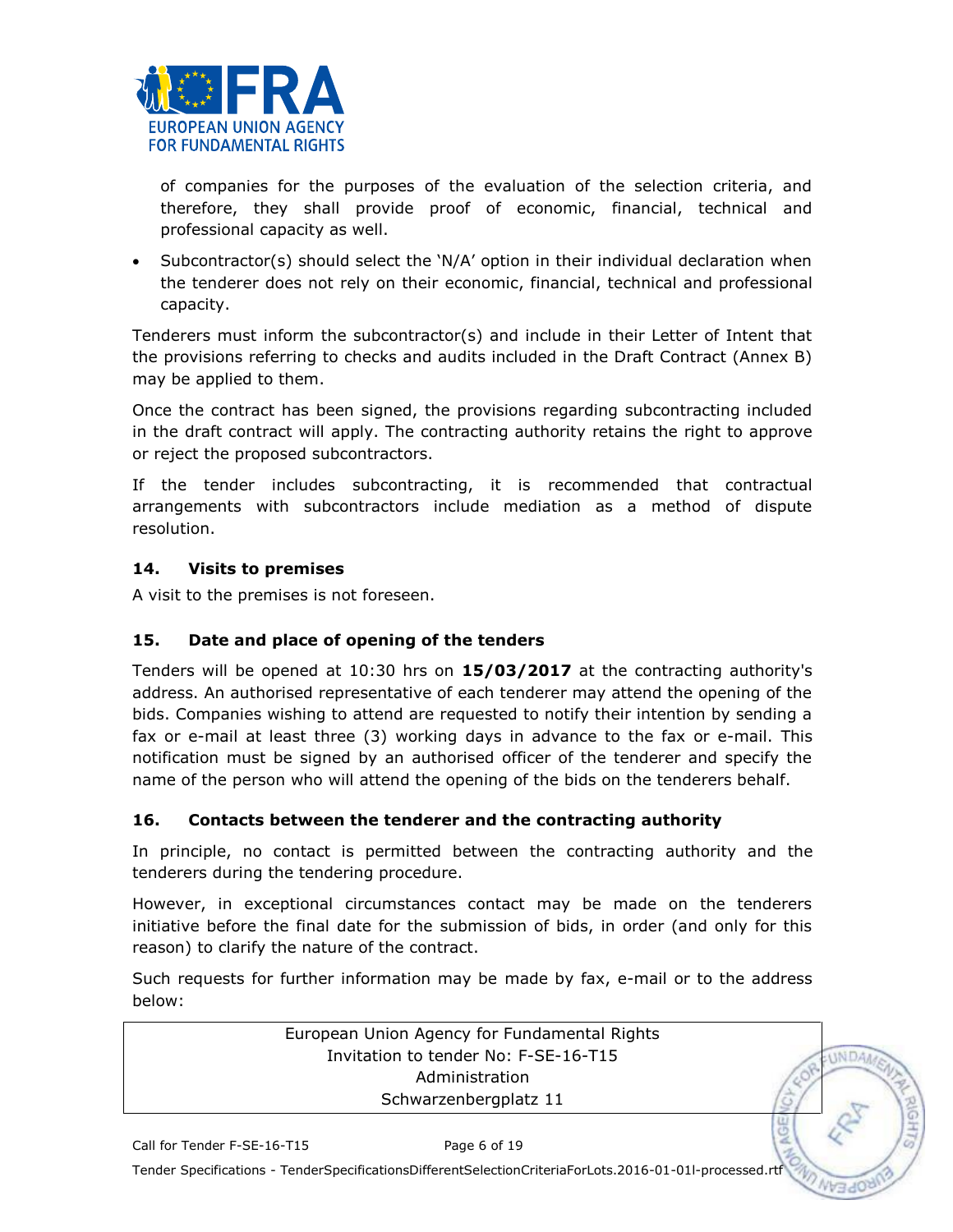

# Vienna 1040 – Austria Fax: +43 (0)1 580 30 691 ; e-mail: [procurement@fra.europa.eu](mailto:procurement@fra.europa.eu)

The contracting authority is not bound to reply to requests for additional information provided less than six (6) working days before the date of receipt of tenders. The answers to the requests for additional information will be posted on [http://fra.europa.eu/en/about-fra/procurement.](http://fra.europa.eu/en/about-fra/procurement) The website will be updated regularly and it is the tenderers' responsibility to check for updates and modifications during the tendering period.

Similarly, contact may in exceptional circumstances be made on the contracting authority's initiative:

- a. before the final date for the submission of bids, in order to inform interested parties of an error, a lack of precision, an omission or any other material shortcoming in the drawing up of the documents of the invitation to tender; or
- b. after the opening of bids, where a bid requires clarification or in order to correct material errors made in drawing up a bid.

Please note that in any event such contact may not result in a modification of the terms of the bid.

## **17. Alteration or withdrawal of tenders**

Tenderers may alter or withdraw their tenders by written notification prior to the deadline for submission of tenders. No tender may be altered after the deadline for submission. Withdrawals must be unconditional and will end all participation in the tender procedure.

Any such notification of alteration or withdrawal must be prepared and submitted in accordance with the instructions on how to submit tenders included in the Invitation to tender, and the envelope must also be marked with "alteration" or "withdrawal" as appropriate.

## **18. Variants**

Variant solutions are not allowed and will not be taken into consideration.

## **19. Evaluation and award**

The evaluation is based solely on the information provided in the submitted tender. It involves the following:

- phase I: verification of non-exclusion of tenderers on the basis of the exclusion criteria
- phase II: selection of tenderers on the basis of compliance with the selection criteria

ū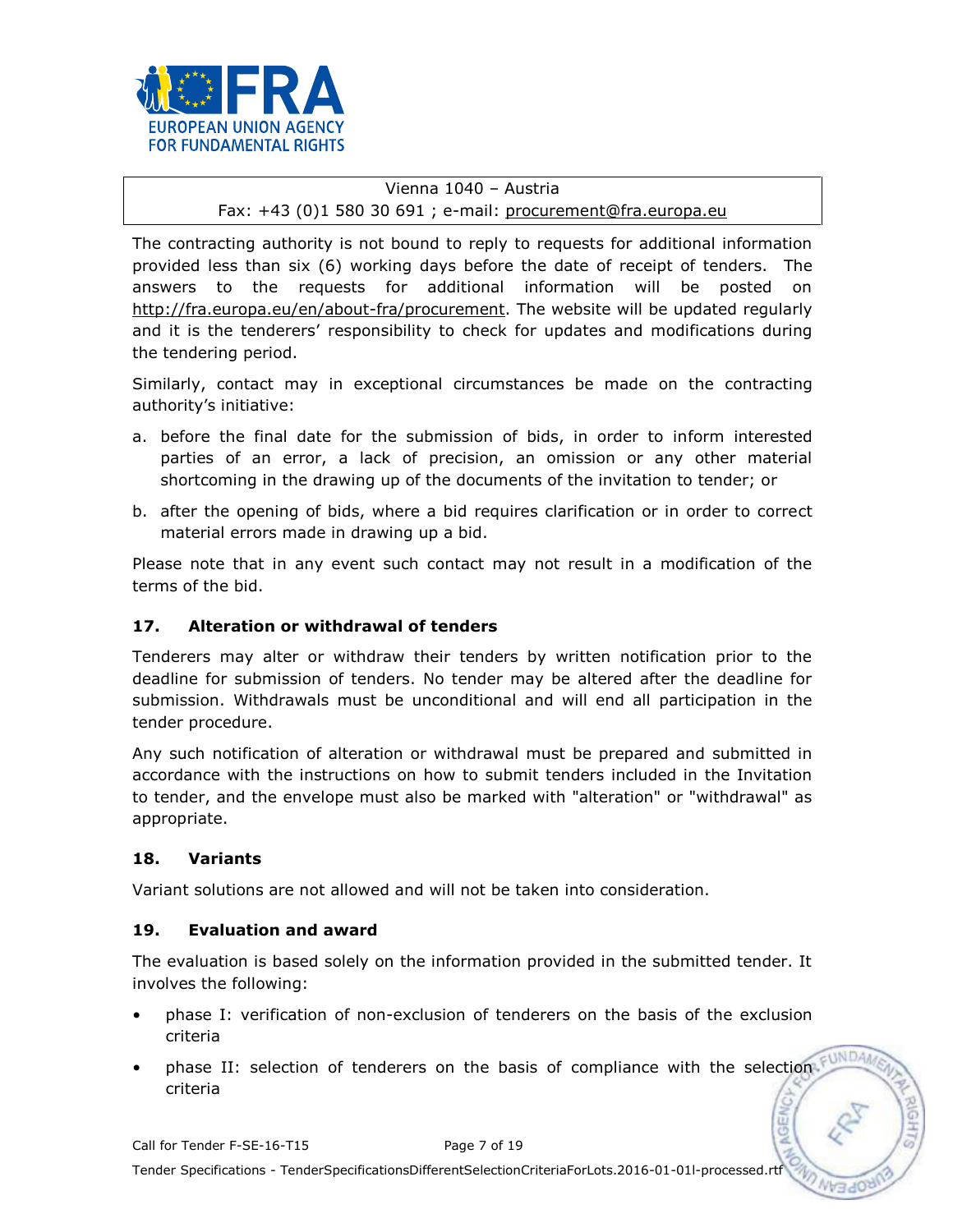

- phase III: verification of compliance with the minimum requirements set out in Annex A.1 Technical Specification and evaluation of tenders on the basis of the award criteria
- phase IV: contract award on the basis of the award method

The contracting authority may reject abnormally low tenders, in particular if it established that the tenderer or a subcontractor does not comply with applicable obligations in the fields of environmental, social and labour law.

The tenders will be assessed in the order indicated above. Only tenders meeting the requirements of one step will pass on to the next step.

## **19.1 Verification of non-exclusion criteria (Phase I)**

All tenderers must provide a declaration of honour on exclusion criteria and selection criteria (see Annex C), signed and dated by an authorised representative, stating that they are not in one of the situations of exclusion listed in that declaration of honour.

The successful tenderer must provide the documents mentioned as supporting evidence in the declaration on honour before signature of the contract and within a deadline given by the contracting authority. This requirement applies to each member of the group in case of joint tender and to all subcontractors whose share of the contract is above 10 % and whose capacity is necessary to fulfil the selection criteria.

The obligation to submit supporting evidence does not apply to international organisations.

The successful tenderer (or a member of the group in case of joint tender, or a subcontractor) will not be required to submit the documentary evidence if it has already been submitted for another procurement procedure and provided the documents were issued not more than one year before the date of their request by the contracting authority and are still valid at that date. In such cases, the successful tenderer must declare on its honour that the documentary evidence has already been provided in a previous procurement procedure, indicate the reference of the procedure and confirm that there has been no change in its situation. If a specific document can be accessed by the contracting authority on a national database free of charge, the successful tenderer (or a member of the group in case of joint tender, or a subcontractor) will need to include the link to the source and will not be required to submit the document.

# **19.2 Selection of tenders on the basis of compliance with selection criteria – Phase II**

The aim of this phase is to assess if tenderers have sufficient economic and financial<br>capacity and sufficient technical and professional canacity to nerform the contract capacity and sufficient technical and professional capacity to perform the contract.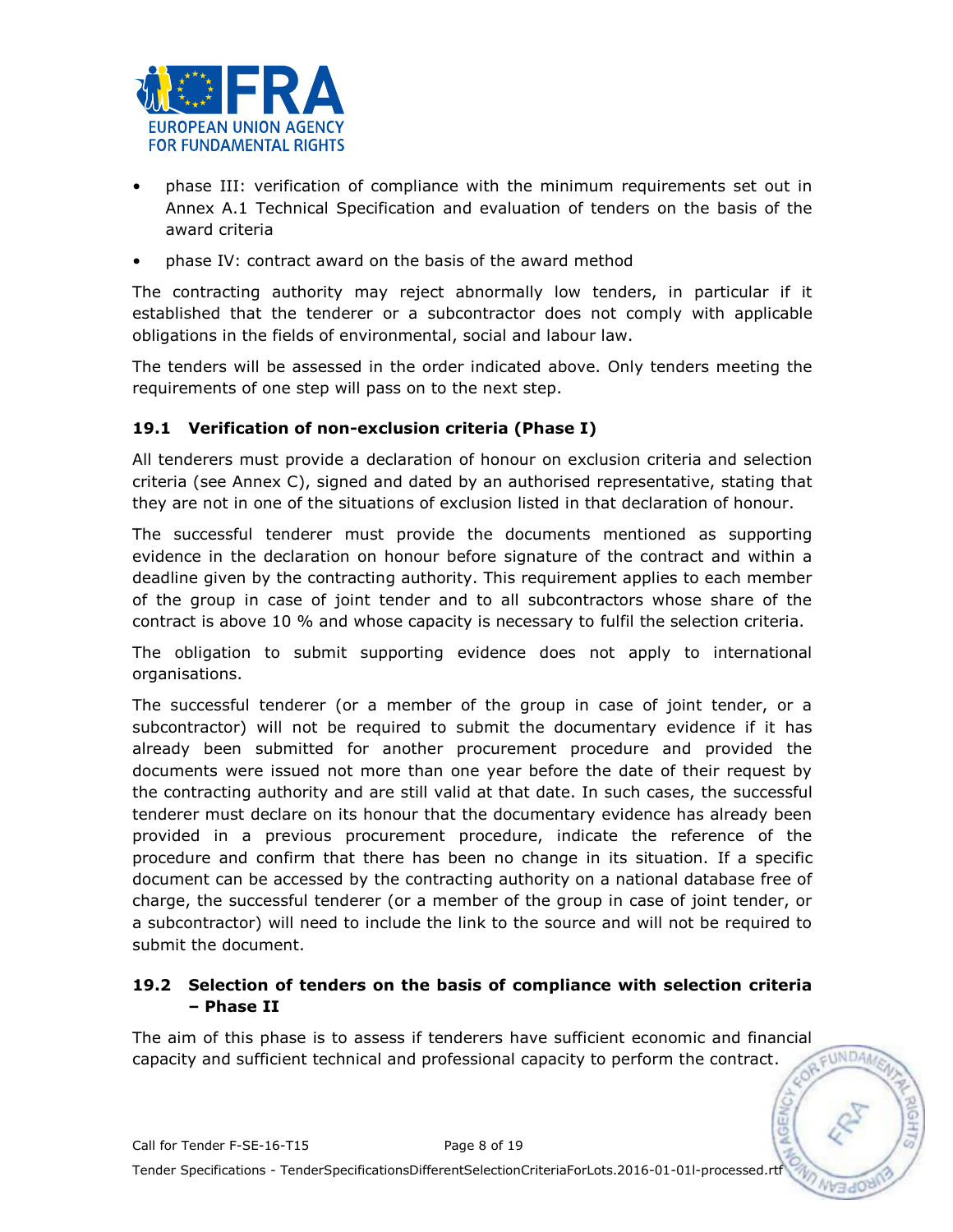

## **19.2.1 Economic and financial capacity**

Tenderers must have the necessary economic and financial capacity to perform this contract until its end. In order to prove their capacity, tenderers must comply with the following selection criteria:

## **Lot 1 - Graphic design**

(a) Copy of the financial statements (balance sheets, and profit and loss accounts) for the last two (2) financial years for which accounts have been closed.In case of a consortium, each consortium member shall present their own financial statements.

(b) A statement of the annual average turnover for the last 2 financial years for which accounts have been closed. The minimum average annual turnover of the tenderer shall be of 66.000,00 EUR. In case of a consortium, the annual average turnover for each of the partners shall be presented. The sum of the annual average turnovers of each partner will be taken into account to reach the minimum annual average turnover of 66.000,00 EUR.

#### **Lot 2 - Production of communication and awareness raising materials**

(a) Copy of the financial statements (balance sheets, and profit and loss accounts) for the last two (2) financial years for which accounts have been closed.In case of a consortium, each consortium member shall present their own financial statements.

(b) A statement of the annual average turnover for the last 2 financial years for which accounts have been closed. The minimum average annual turnover of the tenderer shall be of 40.000,00 EUR. In case of a consortium, the annual average turnover for each of the partners shall be presented. The sum of the annual average turnovers of each partner will be taken into account to reach the minimum annual average turnover of 40.000,00 EUR.

If, for some exceptional reason which the contracting authority considers justified, a tenderer is unable to provide one or other of the above documents, it may prove its economic and financial capacity by any other document which the contracting authority considers appropriate. In any case, the contracting authority must at least be notified of the exceptional reason and its justification. The contracting authority reserves the right to request any other document enabling it to verify the tenderer's economic and financial capacity.

An economic operator may, where appropriate and for a particular contract, rely on the economic and financial capacities of other entities, regardless of the legal nature of the links it has with them. It must in that case prove to the contracting authority that it will have at its disposal the resources necessary for the performance of the contract, for example by producing a commitment by those entities to that effect. In FUNDAM that case, the contracting authority may require that the economic operator and the entities referred to above are jointly liable for the performance of the contract.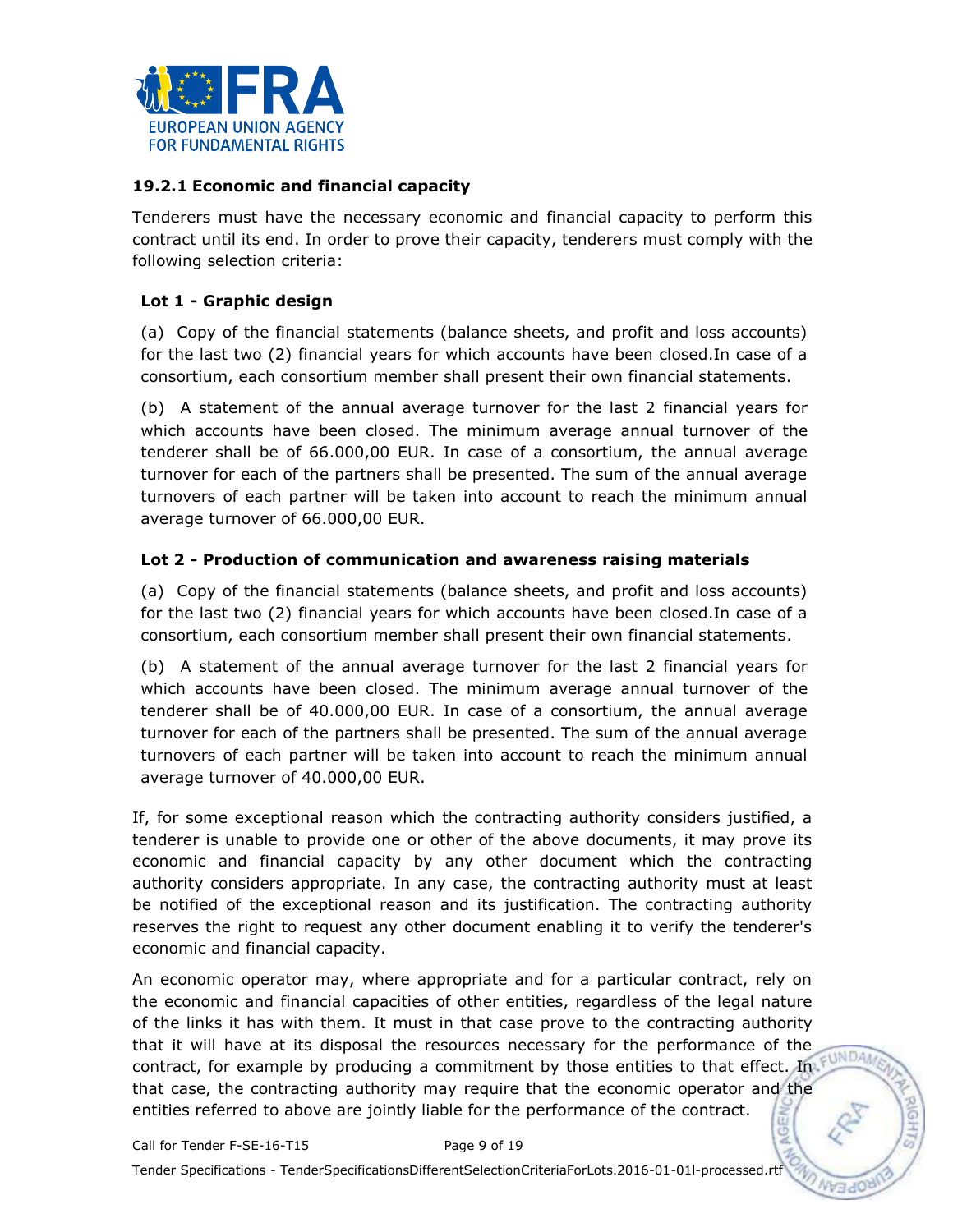

## **19.2.2 Technical and professional capacity**

Tenderers (in case of a joint tender the combined capacity of all members of the group and identified subcontractors) must comply with the criteria listed below:

# **Lot 1 - Graphic design**

(a) The educational and professional qualifications, skills, experience and expertise of the persons responsible for the performance of the contract. Tenderers are requested to include **at least one (1)** CV in Europass format and the corresponding selection grid for each of the profiles described in Annex A.1 Technical Specifications. The proposed CVs must possess the minimum educational and professional requirements stated below:

| <b>Position</b>                      |           | <b>Qualifications and professional experience</b>                                                                                                                                                                                                 |
|--------------------------------------|-----------|---------------------------------------------------------------------------------------------------------------------------------------------------------------------------------------------------------------------------------------------------|
| <b>Graphic Designer</b>              | $\bullet$ | Minimum three (3) years of experience in graphic design<br>developments, working with software tools relevant for the<br>tasks including, as a minimum, InDesign, Illustrator,<br>Photoshop, Dreamweaver, Acrobat Professional and Power<br>Point |
|                                      |           | Proven experience in producing accessible PDF files. The<br>person proposed must have worked in at least two (2)<br>projects in the last three (3) years                                                                                          |
|                                      | $\bullet$ | Good knowledge of English (level B2 based on Common<br>European Framework of Reference (CEF))                                                                                                                                                     |
| Layout / Prepress<br><b>Operator</b> | $\bullet$ | Minimum three (3) years of experience in implementing<br>design concepts at the prepress stage and working, as a<br>minimum, with InDesign, Illustrator, Photoshop,<br>Dreamweaver, Acrobat Professional and Power Point                          |
|                                      | $\bullet$ | Proven experience in the production of still/animated<br>illustrations, infographics and templates. The person<br>proposed must have worked in at least two (2) projects in<br>the last three (3) years.                                          |
|                                      |           | Good knowledge of English (level B2 based on Common<br>European Framework of Reference (CEF))                                                                                                                                                     |

(b) A list of the principal services provided and supplies delivered in the past three (3) years, with the sums, dates and clients, public or private. Tenderers are required to prove that they have performed at least three (3) graphic design projects of an amount/nature or scope similar to the services to be carried out under this contract.

(c) A description of the technical equipment available to the contractor to perform the tasks under this framework contract. Including hardware, software, operating systems and EUNDA electronic communication links (e-mail, file transfer and other systems).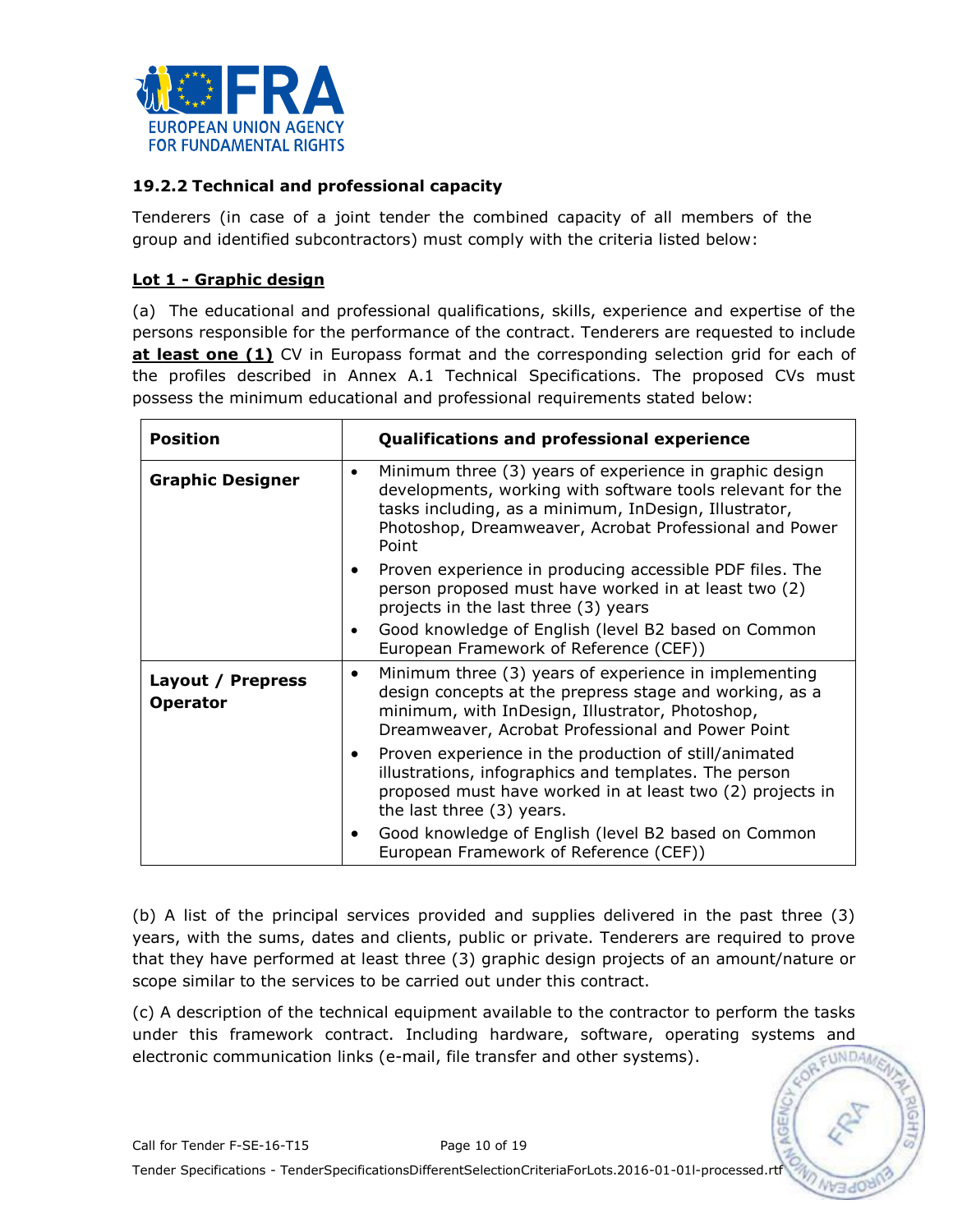

## **Lot 2 - Production of communication and awareness raising materials**

(a) A list of the principal services provided and supplies delivered in the past three (3) years, with the sums, dates and clients, public or private. Tenderers are required to prove that they have performed at least three (3) projects of an amount/nature or scope similar to the services and supplies to be carried out under this contract.

An economic operator may, where appropriate and for a particular contract, rely on the technical and professional capacities of other entities, regardless of the legal nature of the links it has with them. It must in that case prove to the contracting authority that it will have at its disposal the resources necessary for the performance of the contract, for example by producing a commitment by those entities to that effect

An economic operator may only rely on the capacities of other entities where the latter will perform the works or services for which these capacities are required.

## **20. Assessment of tenders – Phase III**

The aim of this phase is to verify the compliance of the tenders with the minimum requirements set out in Annex A.1 Technical Specifications and to evaluate, from the technical and the financial points of view the offers submitted by the tenderers.

## **20.1 Verification of compliance with the minimum requirements set out in Annex A.1 Technical Specifications.**

In their technical offers, tenderers must show **compliance with the minimum requirements set out in section 5 (Lot 1) and section 6 (Lot 2) of Annex A.1 Technical Specifications.** Compliance with these minimum requirements will be assessed. Offers deviating from the minimum requirements or not covering all the minimum requirements may be rejected on the basis of non-compliance and may not be evaluated further.

#### **20.2 Technical evaluation**

The quality of the tender will be evaluated based on the following criteria and their corresponding weightings. In their technical proposals, tenderers must include all the information required by the contracting authority to evaluate their tenders, as described below:

#### **Lot 1 - Graphic design**

The technical offer for Lot 1 shall consist in a document (of maximum 2 pages, A4 format, font Times New Roman size 12, max 3000 char with spaces per page) describing the tenderers' approach to the following points for the **proposed scenario** "Product Quotation 1 – Branding concept for an event" included in the Price quotation Lot 1 excel sheet included in Annex C.1 to the Financial Offer Form:

EUNDAM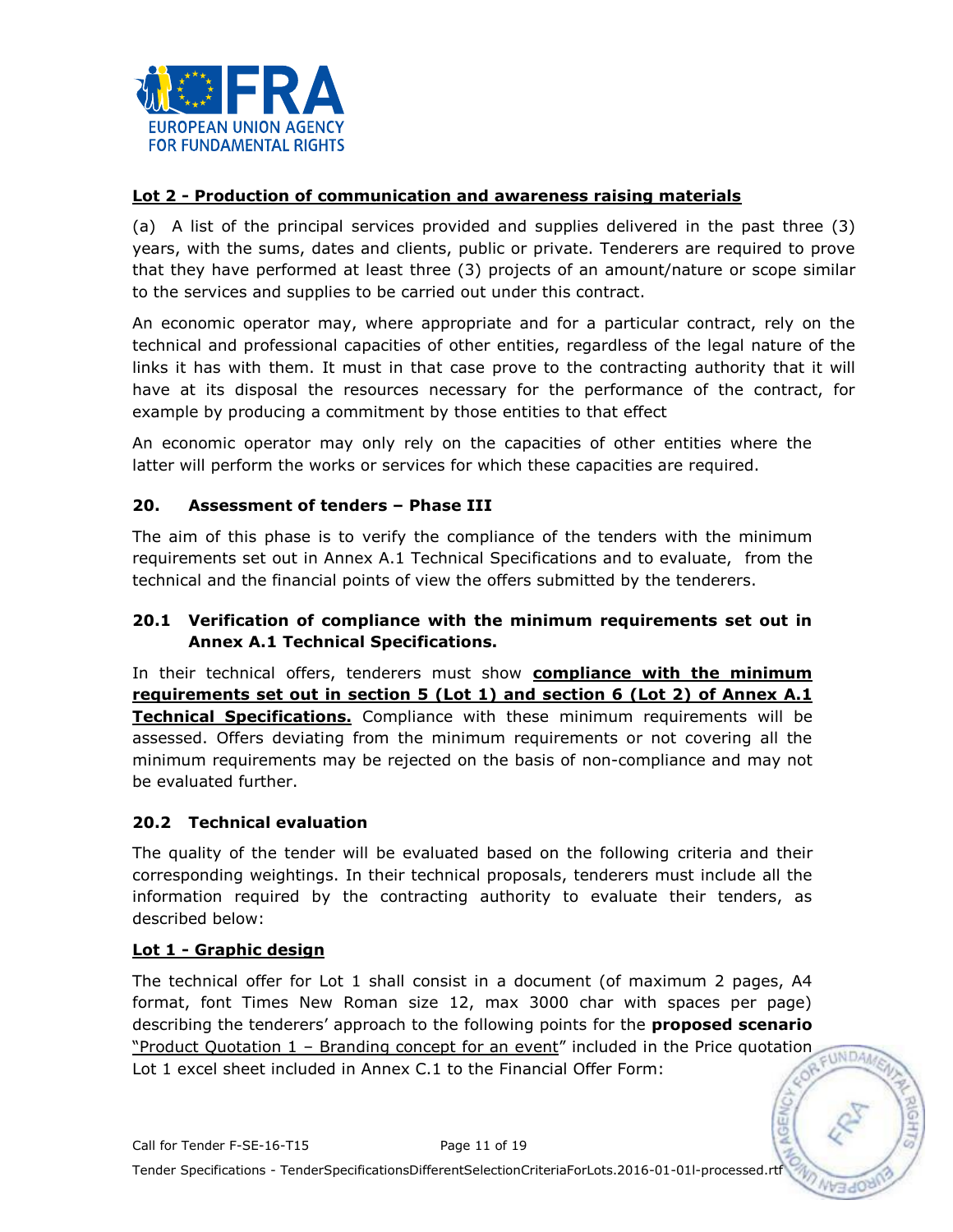

- The document should include a **project plan** with milestones, a timeline and responsibilities for designing, producing and delivering the branding and customisation of all products as defined in the proposed scenario.
- The document should include a description of the **quality control process** applied by the tenderer to guarantee best possible quality and in-time finalisation and delivery of the required products under the proposed scenario.
- The document should include a description of the **workflows and approach** for the development of the design concept according to the provisions of section 5.2 of Annex A.1 – Technical Specifications. Tenderers should describe possible problems which may occur during the design process and propose solutions (e.g.: FRA considers all design proposals not suitable). Tenderers should consider implications if any and describe the proposed communication approach.

The quality of the technical offer for Lot 1 will be evaluated based on the following technical criteria and their corresponding weightings:

| Technical Award criteria/sub-criteria                                                                                                                    | Weighting<br>in $\%$ |
|----------------------------------------------------------------------------------------------------------------------------------------------------------|----------------------|
| A. Project plan: completeness and detail of the project plan for<br>the proposed scenario according to the provisions of the technical<br>specifications | 40                   |
| <b>B. Quality control:</b> the methods used for ensuring best quality of<br>the products for the proposed scenario                                       | 30                   |
| <b>C. Timely delivery:</b> measures in place for guaranteeing timely<br>delivery of the final products of the proposed scenario                          | 30                   |
| TOTAL                                                                                                                                                    | 100                  |

For each criterion (and sub-criterion) a number of points in a range between 0 to 100 points will be given. A tender can reach a maximum of 100 points per criterion and a maximum of 100 points in total. After the application of the corresponding weightings per criterion and sub-criterion as per the grid above, tenders scoring less than 60% in the total overall points or less than 50% in the points awarded for a single criterion will be excluded from the rest of the assessment procedure.

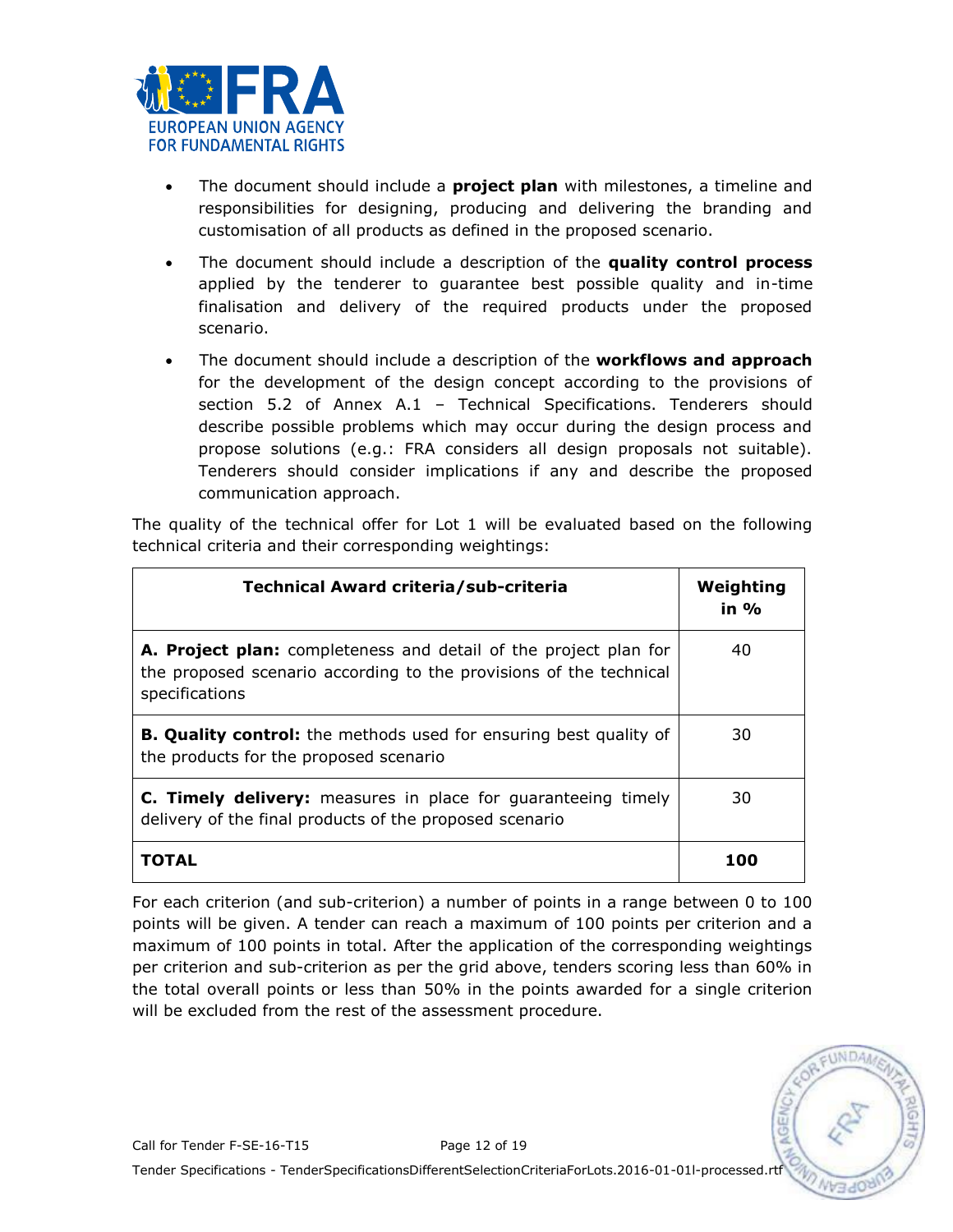

#### **Lot 2 - Production of communication and awareness raising materials**

The technical offer for Lot 2 shall consist in a document (of maximum 2 pages, A4 format, font Times New Roman size 12, max 3000 char with spaces per page) describing the tenderers' approach to the following points for the delivery of the products included in the "Price quotation for Lot 2" table included in Annex C – Financial Offer Form:

- The document should clearly describe the **steps in the production process** from ordering until delivery including, if available, the controlling possibility for the contacting authority to monitor the production progress and delivery stage.
- The document should include a description of the **quality control process** applied by the tenderer to guarantee best possible quality and in-time finalisation and delivery of the required products listed in the Price Quotation for Lot 2.
- The document should include a description on the environmental standards applied by the contractor during the production process.

The quality of the technical offer for Lot 2 will be evaluated based on the following criteria and their corresponding weightings:

| Technical Award criteria/sub-criteria                                                                                                                                          | Weighting<br>in % |
|--------------------------------------------------------------------------------------------------------------------------------------------------------------------------------|-------------------|
| A. Project plan: completeness and clarity of the information<br>provided and relevance of the monitoring facility for productions<br>requested under Lot 2                     | 40                |
| <b>B. Quality control:</b> the methods used for ensuring best quality<br>before and during the production process of the products<br>requested in the Price Quotation of Lot 2 | 30                |
| <b>C. Timely delivery:</b> measures in place for guaranteeing in-time<br>production and delivery of final products requested in the Price<br>Quotation of Lot 2                | 30                |
| ГОТАІ                                                                                                                                                                          | 100               |

For each criterion (and sub-criterion) a number of points in a range between 0 to 100 points will be given. A tender can reach a maximum of 100 points per criterion and a FUND maximum of 100 points in total. After the application of the corresponding weightings per criterion and sub-criterion as per the grid above, tenders scoring less than 60% in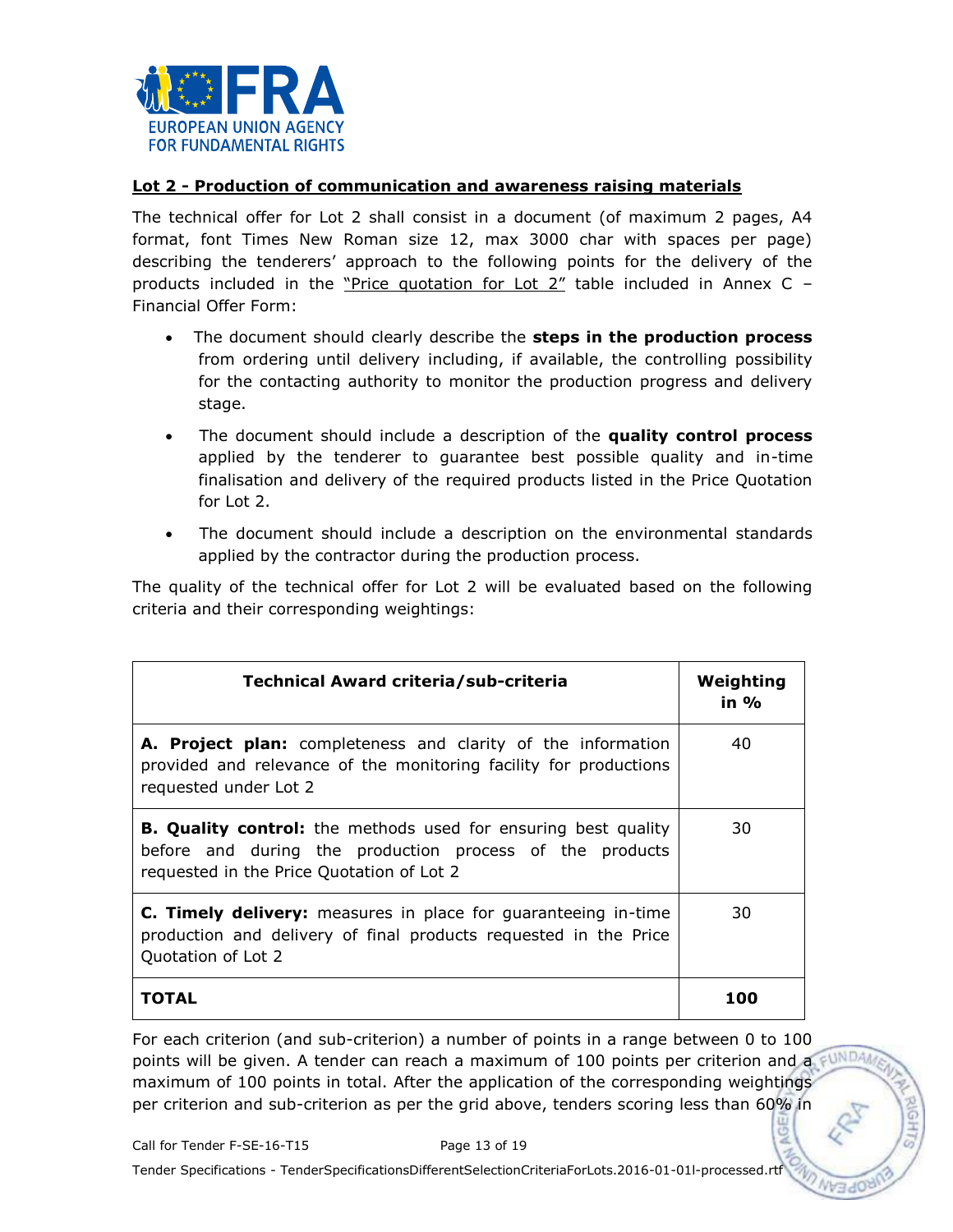

the total overall points or less than 50% in the points awarded for a single criterion will be excluded from the rest of the assessment procedure.

# **20.3 Financial evaluation**

## **20.3.1 Calculation of financial points**

# **Lot 1 - Graphic design**

Tenderers are requested to fill in the excel table "Price sheet Lot 1" annexed as Annex C.1 to the Financial Offer Form included in Annex C – Standard Submission Form with the prices net of VAT they offer for the services listed in the table. The figures in this table will then automatically calculate the prices for the products listed in the excel table "Price Quotation Lot 1" annexed to the Financial Offer Form and the **Total Price Quotation for Lot 1.** 

The tender with the lowest financial offer (lowest Total Price Quotation for Lot 1) will receive 100 points in the financial evaluation. The remaining tenders will receive financial points in proportion to their financial offer (reference price) and in accordance with the following formula:

*financial points for tender X = (lowest Total Price Quotation for Lot 1) / Total Price Quotation for Lot 1 of tender X) \* 100*

## **Lot 2 - Production of communication and awareness raising materials**

Tenderers are requested to fill in the excel table "Price Quotation Lot 2" annexed as Annex C.1 to the Financial Offer Form included in Annex C – Standard Submission Form with the prices net of VAT they offer in their official price list, catalogue or online system for all the products mentioned in the table. The sum of all prices will give a **Total Price Quotation for Lot 2.**

Official price lists and catalogues in hard copies shall be included together with the financial offer form in a separate sealed envelope clearly marked as "Financial offer".

The official price list, catalogue or online system shall be updated frequently. Once the update is made available to the contracting authority, the contracting authority must accept or refuse it. If the contracting authority does not react within one month, the official price list shall be deemed to have been accepted.

The tender with the lowest financial offer (lowest Total Price Quotation for Lot 2) will receive 100 points in the financial evaluation. The remaining tenders will receive their financial points in accordance with the following formula:

*financial points for tender X = (lowest Total Price Quotation for Lot 2/ Total Price Quotation for Lot 2 of tender X) \* 100*

**TINDA**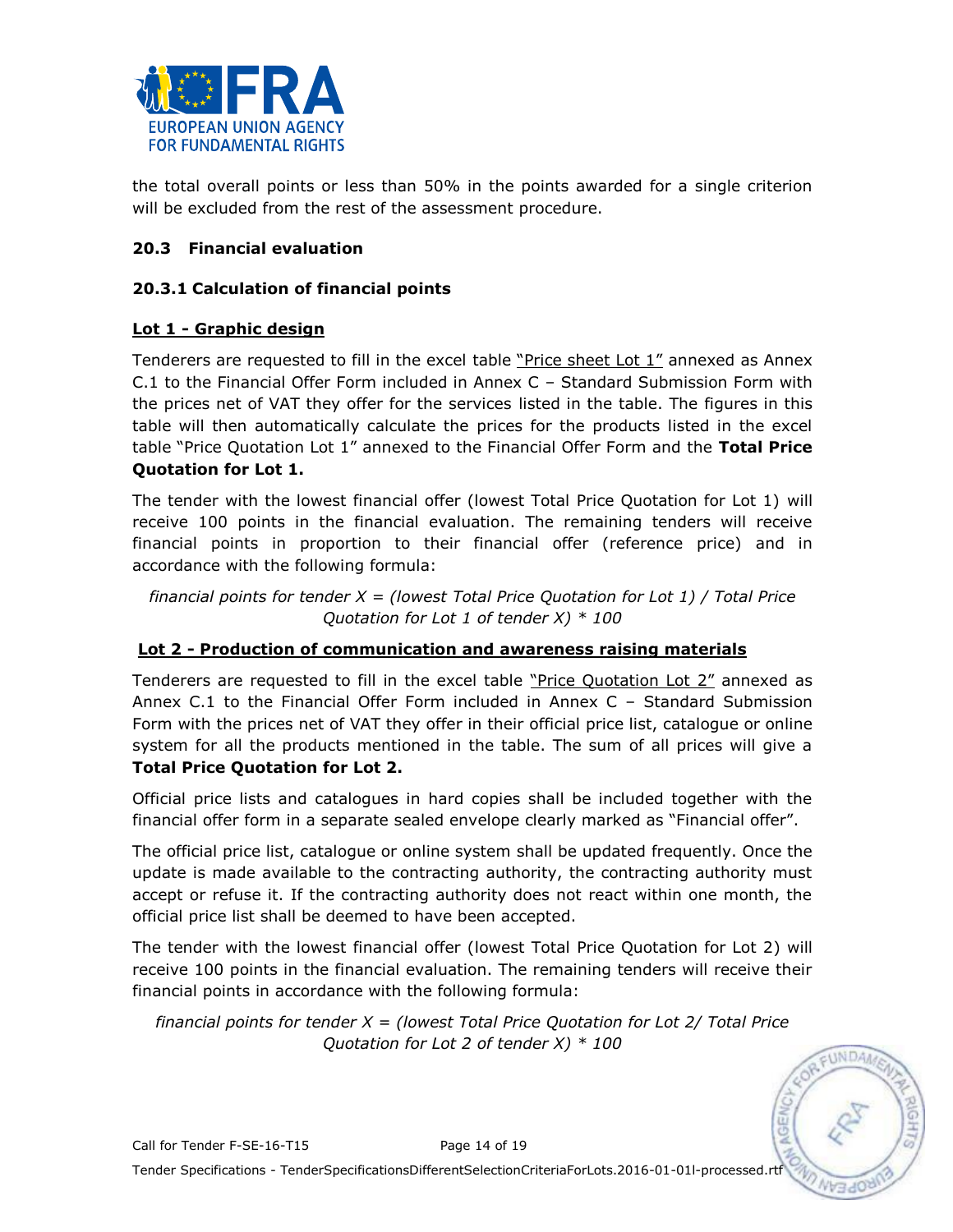

#### **20.3.2 Information concerning prices**

The financial evaluation of the offers will be based on the prices quoted by the tenderers in their financial offers. Tenderers must fill in the Financial Offer Form included in Annex C.

When filling in the Financial Offer Form, tenderers must take into consideration that prices shall be:

- expressed in euro. For tenders in countries which do not belong to the euro zone, tenderers shall quote their prices in euro and the price quoted may not be revised in line with exchange rate movements. It is for the tenderer to select an exchange rate and assume the risks or benefits deriving from any variation.
- inclusive of all costs and expenses, directly and indirectly connected with the goods and/or services to be supplied/provided and including all the charges (travel and subsistence), unless otherwise stated in the tender documents.
- free of all duties and taxes (in particular VAT). According to Articles 3 and 4 of the Protocol on the Privileges and Immunities of the European Communities, the European Union Agency for Fundamental Rights is exempt from all charges, taxes and dues, including value added tax; such charges may not therefore be included in the calculation of the price quoted; the VAT amount must be indicated separately.

Prices shall be fixed and not subject to revision during the first year of performance of the contract. From the beginning of the second year of performance of the contract, each price may be revised upwards or downwards each year in accordance with the provisions of the Draft Contract in Annex B.

The services/supplies the financial offer refers to are intended to provide a fair, nondiscriminatory basis for evaluation purposes. Consequently, cannot under any circumstances be considered to constitute a commitment on the part of the contracting authority to conclude specific contracts for the related services and quantities, and cannot give rise to any right of legitimate expectation on the part of the contractor.

**For Lot 1**, the unit prices quoted by the tenderer in the excel table "Price sheet Lot 1" their financial offer are binding and will be applicable to the requested services/supplies by means of order forms or specific contracts. For **Lot 2**, the prices quoted in the excel table "Price quotation Lot 2" must be identique to the prices for the same products specified in the most recent version of the catalogue or official price list and will be applicable to the services or supplies requested by means of order forms or specific contracts. If at the moment of the specific request the products mentioned in the catalogue or official price list benefit from a disccount, the tenderer should grant the disccount to the contracting authority. For other products not mentioned in the "Price quotation Lot 2" excel sheet, the prices of the most recent version of the official price list or catalogue should apply.**AGEA**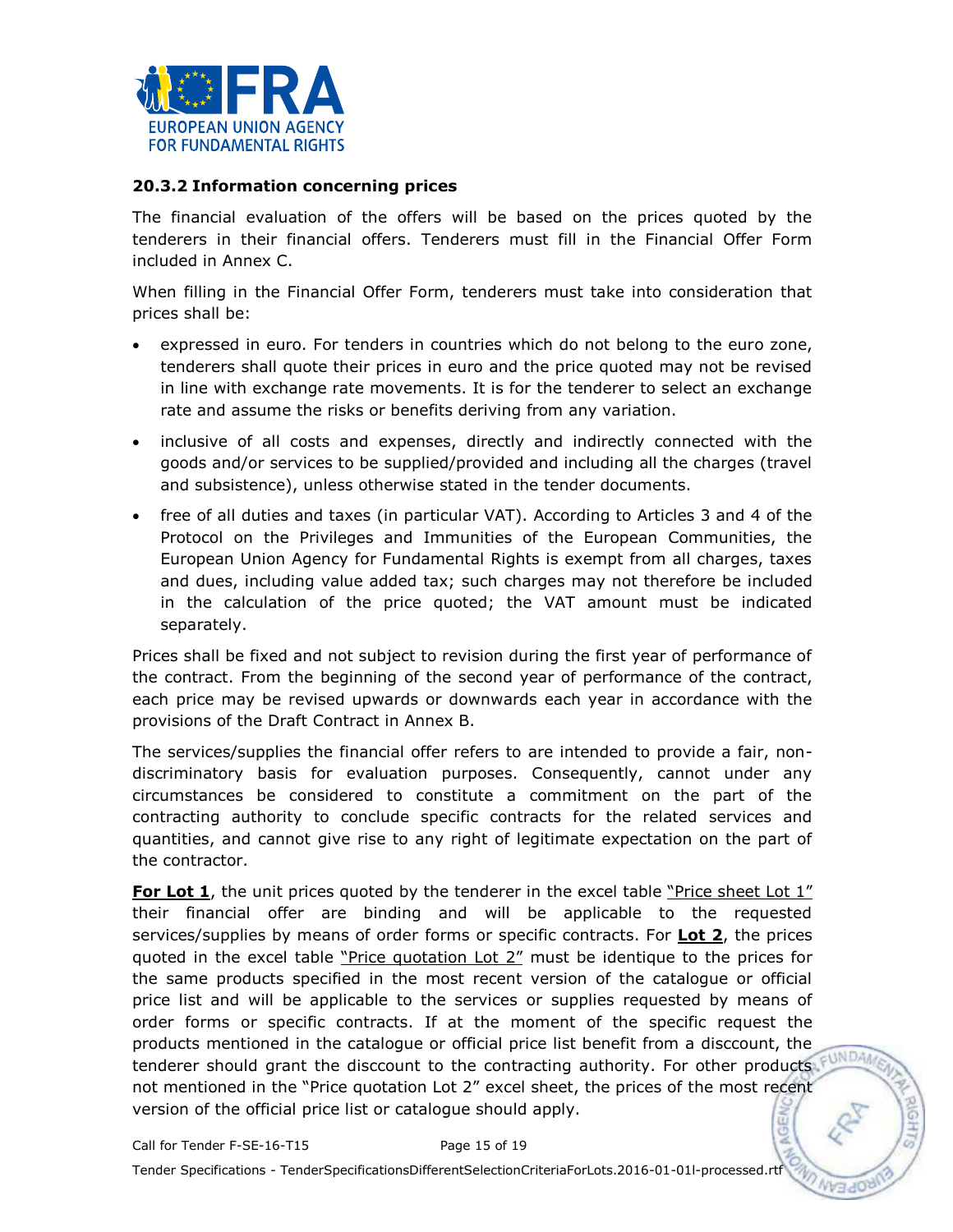

# **21. Contract award – Phase IV**

For both lots, the contract will be awarded to the most economically advantageous tender, i.e. the tender offering the best price-quality ratio determined in accordance with the formula below:

Score for tender  $X =$  (financial points of tender  $X * 40 \%$ ) + (total quality points (out of 100) for all award criteria of tender  $X * 60 %$ 

## **22. Information to tenderers on the outcome of the tender**

The contracting authority will inform tenderers of decisions reached concerning the award of the contract, including the grounds for any decision not to award a contract or to recommence the procedure.

The contracting authority will inform as soon as possible all tenderers whose tenders are rejected of the reasons for their rejection. If a written request is received, the contracting authority will inform, within not more than 15 calendar days from the date on which the written request is received, all tenderers who meet the exclusion and selection criteria, of the characteristics and relative advantages of the successful tender and the name of the tenderer to whom the contract is awarded.

However, certain details may not be disclosed where disclosure would hinder application of the law, would be contrary to public interest or would harm the legitimate commercial interests of public or private undertakings or could distort fair competition between those undertakings.

# **23. No obligation to award the contract**

The tendering procedure shall not involve the contracting authority in any obligation to award the contract.

No compensation may be claimed by tenderers whose tender has not been accepted, including when the contracting authority decides not to award the contract.

## **24. Cancellation of the tender procedure**

In the event of cancellation of the tender procedure, tenderers will be notified of the cancellation by the contracting authority. If the tender procedure is cancelled before the outer envelope of any tender has been opened, the unopened and sealed envelopes will be returned to the tenderers.

In no event shall the contracting authority be liable for any damages whatsoever including, without limitation, damages for loss of profits, in any way connected with the cancellation of a tender procedure even if the contracting authority has been advised of the possibility of damages.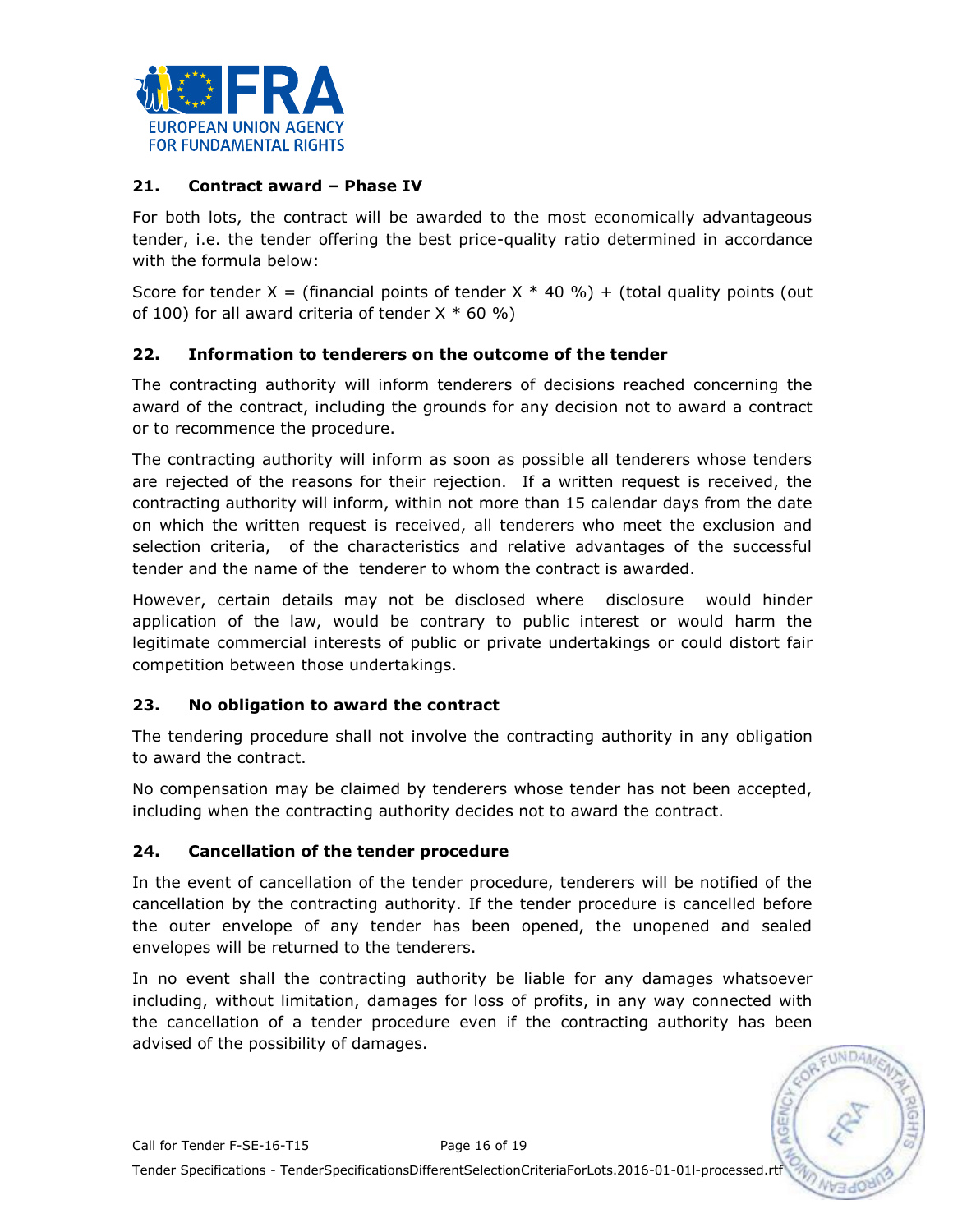

#### **25. How to submit the tender**

All tenders must be presented in three parts:

## **Part 1 – Administrative Proposal**

In the Administrative Proposal, tenderers must include all the information and documents required by the contracting authority for the assessment of tenderers on the basis of the exclusion and selection criteria described above. For that purpose, tenderers must fill and sign the following documents following the forms included in Annex C:

#### **Section A: Tenderers Identification**

- Tenderers identification form (administrative details). If the tenderer is a consortium or a group of companies, only the leader must fill in the form.
- Legal Entities Form, to be signed by a representative of the tenderer authorised to sign contracts with third parties. There is one form for individuals, one for private entities and one for public entities. If the tenderer is submitting a joint offer, a Legal Entities Form must be submitted by each consortium or group member. It also has to be submitted by each identified subcontractor whose intended share of the contract is above 10% of the total contract value.
- Bank Identification Form filled in and signed by an authorised representative of the tenderer and its or her banker. In case of a joint offer, only one of the members of the consortium or group of companies, usually the leader, must complete the Bank Identification Form.
- Power of Attorney (in case of joint offers). In case of a joint offer, the power of attorney has to be signed by the leader and all consortium partners, preferably in a single document.
- Statement on Subcontracting, indicating the intention of the tenderer to subcontract part of the contract and the percentage of subcontracting per identified subcontractor.
- Letter of Intent of identified subcontractors (only if the tenderer intends to subcontract part of the contract).

#### **Section B: Exclusion Criteria information**

 Declaration of Honour with respect to the Exclusion Criteria and Absence of Conflict of Interest. To be submitted by each consortium or group member in case of joint offers and by each identified subcontractor whose intended share of the contract is above 10% of the total contract value.

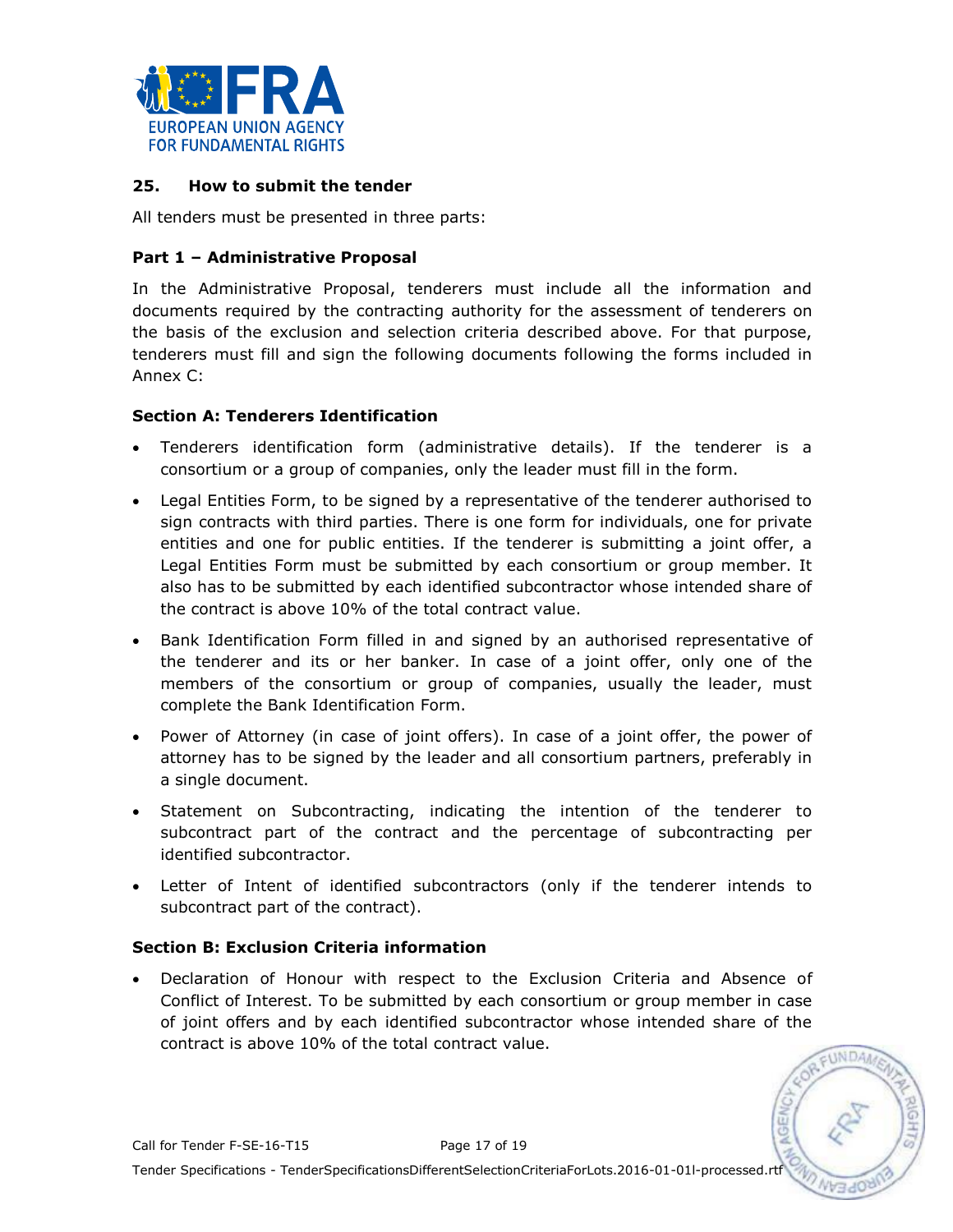

## **Section C: Selection Criteria (Economic and Financial capacity)**

## **Lot 1 - Graphic design**

- Copy of balance sheets and profit and loss accounts for the last two (2) financial years.
- Statement on the annual average turnover for the last 2 years.

#### **Lot 2 - Production of communication and awareness raising materials**

- Copy of balance sheets and profit and loss accounts for the last two (2) financial years.
- Statement on the annual average turnover for the last 2 years.

## **Section D: Selection Criteria (Technical and Professional capacity)**

#### **Lot 1 - Graphic design**

- CV's and selection grids of the experts proposed to perform the contract
- List of principal services performed or supplies delivered in the last three (3) years.
- Description of the technical equipment available to the contractor to perform the tasks under the contract

## **Lot 2 - Production of communication and awareness raising materials**

 List of principal services performed or supplies delivered in the last three (3) years.

#### **Part 2 – Technical proposal**

In the Technical Proposal, tenderers must include all the information required by the contracting authority for the evaluation of tenders on the basis of the technical award criteria described in the corresponding sections of these Tender Specifications. Tenderers should elaborate on all points addressed in Annex A.1 Technical Specifications in order to obtain as many points as possible. The mere repetition of mandatory requirements set out in Annex A.1, without going into details or without giving any added value, will only result in a low number of points. In addition, if certain essential points of Annex A.1 are not expressly covered by the tender, the contracting authority may decide to give a zero mark for the relevant qualitative award criteria.

 $UNDAA$